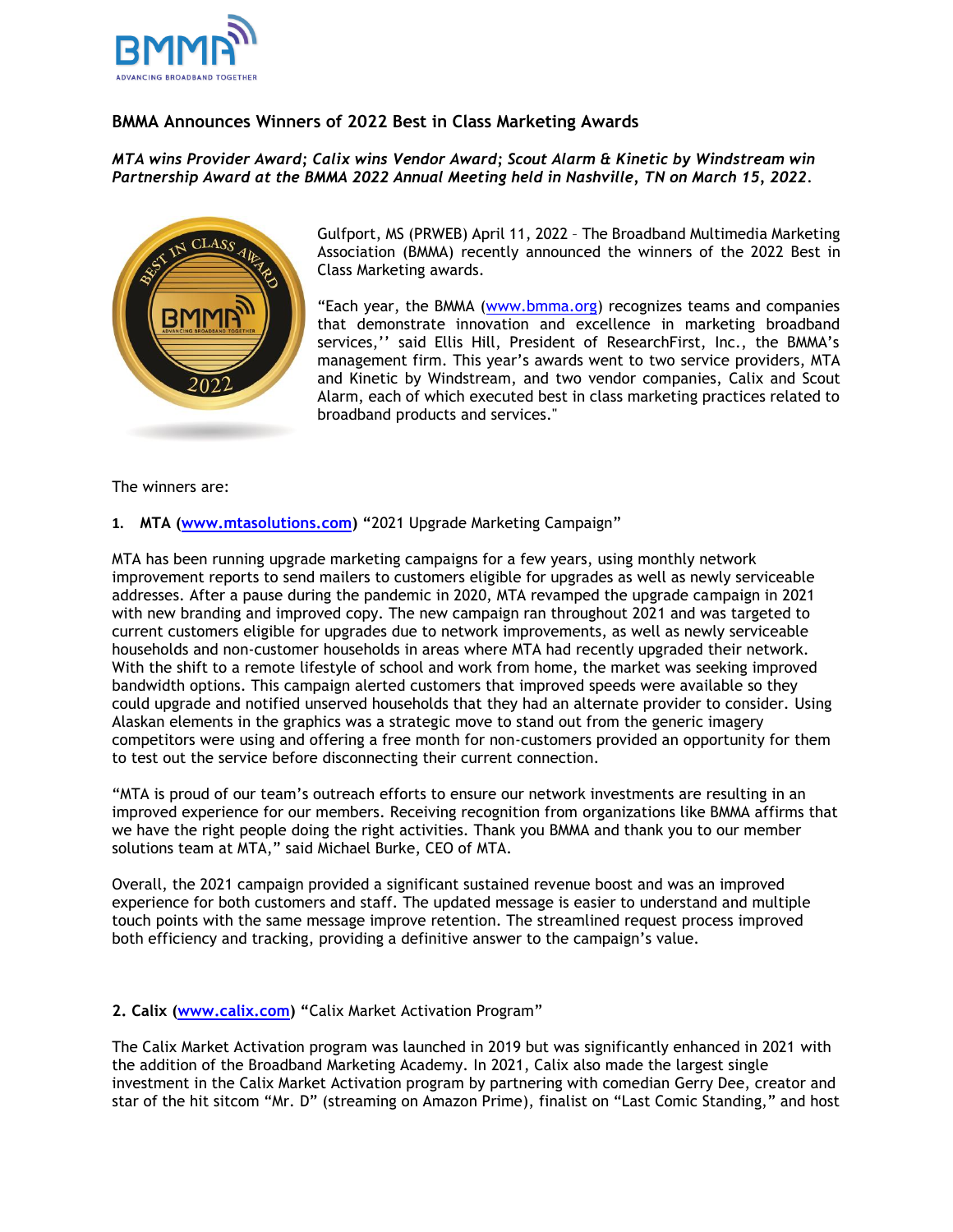

of "Family Feud Canada". Together, Calix and Gerry Dee have produced multiple humorous spots that speak to the challenges  $21^{st}$ -century families face. Calix is invested in the success of their customers and all of the assets in the Market Activation program are available for use by customers through the Revenue EDGE solution.

Joe Kohegyi, Director of Marketing Channel Activation said, "I am absolutely thrilled to be here accepting this award on behalf of Calix. When we set out to create the market activation program, our sole purpose was to assist broadband service providers in delivering a world class subscriber experience. And it's truly gratifying to see the hundreds of service providers who are leveraging the program in unique ways and growing their subscriber value. This award is a testament to the hard work and dedication of the entire Calix team, and I want to thank them for their passion and commitment to customer experience. We are humbled by this recognition, and we will continue to work tirelessly to help our service provider partners drive subscriber growth and satisfaction."

The Calix Market Activation program includes innovative assets that explain the benefits of Wi-Fi 6, the importance of proper router placement for optimal performance, and the impact that building materials (like hardwood and plaster) can have on Wi-Fi coverage. Effective marketing is not only about creating awareness for your brand and services, but is also about educating, informing, and engaging your audience. For this reason, the Calix Market Activation program also includes hundreds of assets that are designed to help consumers better understand the technology that they use in their every-day lives.

**3. Scout Alarm & Kinetic by Windstream ([www.scoutalarm.com](https://www.scoutalarm.com/)** , & **[www.gokinetic.com](https://gokinetic.com/) )** "Kinetic Secure Home"

Kinetic by Windstream and Scout worked together to launch Kinetic Secure Home – customizable home security services. This initiative leveraged the Scout smart home security platform and infrastructure to design a Kinetic Secure Home DIY Smart Home Security solution for Kinetic. The two teams engaged in an RFP process starting in June 2020 and launched in the market September of 2021. Together they launched two products: the Kinetic Secure Home product which includes 2 indoor/outdoor cameras and the Kinetic Secure Home Plus which includes a Hub, Indoor/Outdoor Camera, a motion sensor, keypad, 2 entry sensors, and a yard sign.

"The development and launch of the Kinetic Secure Home solution has been collaborative since day one. This is an exciting partnership for both teams. The Scout platform and technical capabilities not only gives Kinetic a competitive solution, but also a foundation for growth. On behalf of the entire Scout team, I am honored to receive this award," said Noah Ney, VP of Partnerships at Scout.

The objective for Kinetic was to make up for lost landline telephone revenue, grow NPS scores, and reduce churn by providing more value-added services to their customers. Scout's solutions have a track record of excellent customer experience and customer service. This provided confidence to Windstream that an increase in NPS was possible. Financially, these solutions increase recurring revenue through subscription fees and among new Kinetic high speed internet customers, there is a 15% attach rate to Kinetic Secure Home products. This has exceeded the expectations of management.

"The biggest winner here is our customers," said Mick Chambers, Director of Product Marketing for Kinetic. "Their goal is to protect what's important to them with tools that are reliable and easy to use. Kinetic Secure Home offers peace of mind and ease of use at an affordable rate. We're so pleased to work with Scout to make this available."

Kinetic and Scout have committed to work together to grow the current platform and service offering over time. This includes additional smart home features and enhanced video analytics.